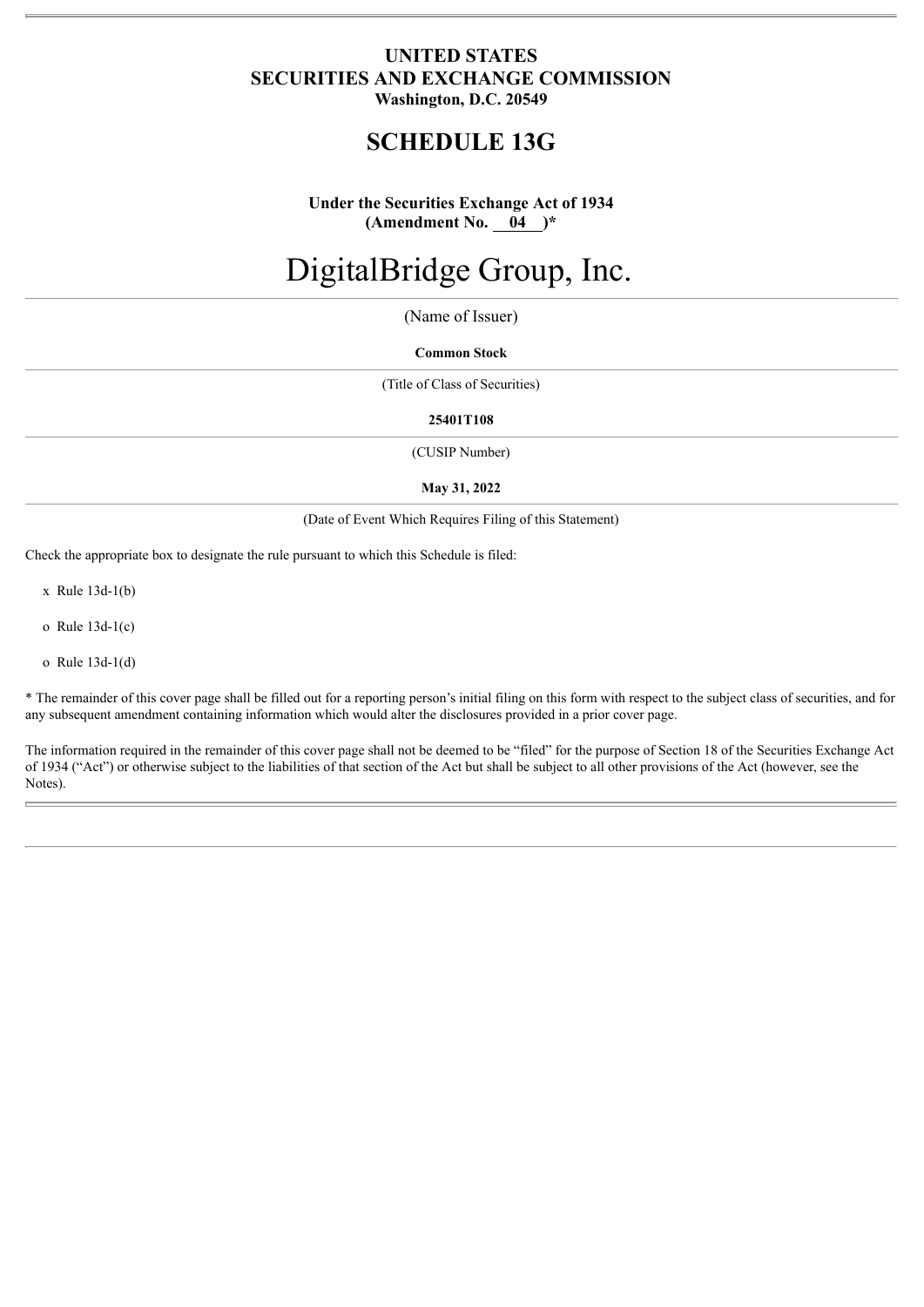| <b>CUSIP</b><br>No.     | 25401T108                                                                                                                            |   |                                                                                     |  |  |  |
|-------------------------|--------------------------------------------------------------------------------------------------------------------------------------|---|-------------------------------------------------------------------------------------|--|--|--|
| 1                       | NAMES OF REPORTING PERSONS<br>I.R.S. IDENTIFICATION NOS. OF ABOVE PERSONS (ENTITIES ONLY)<br>The Baupost Group, L.L.C.<br>04-3402144 |   |                                                                                     |  |  |  |
|                         |                                                                                                                                      |   | CHECK THE APPROPRIATE BOX IF A MEMBER OF A GROUP (SEE INSTRUCTIONS)                 |  |  |  |
| $\boldsymbol{2}$        | $(a)$ o<br>(b) x                                                                                                                     |   |                                                                                     |  |  |  |
|                         | <b>SEC USE ONLY</b>                                                                                                                  |   |                                                                                     |  |  |  |
| $\mathbf{3}$            |                                                                                                                                      |   |                                                                                     |  |  |  |
|                         | CITIZENSHIP OR PLACE OF ORGANIZATION                                                                                                 |   |                                                                                     |  |  |  |
| $\overline{\mathbf{4}}$ | State of Delaware                                                                                                                    |   |                                                                                     |  |  |  |
|                         |                                                                                                                                      |   | SOLE VOTING POWER                                                                   |  |  |  |
|                         |                                                                                                                                      | 5 | $\mathbf{0}$                                                                        |  |  |  |
|                         |                                                                                                                                      |   | <b>SHARED VOTING POWER</b>                                                          |  |  |  |
|                         |                                                                                                                                      | 6 |                                                                                     |  |  |  |
|                         | <b>NUMBER OF</b>                                                                                                                     |   | 30,499,072<br><b>SOLE DISPOSITIVE POWER</b>                                         |  |  |  |
|                         | <b>SHARES</b>                                                                                                                        |   |                                                                                     |  |  |  |
|                         | <b>BENEFICIALLY</b><br><b>OWNED BY</b>                                                                                               | 7 | $\mathbf{0}$                                                                        |  |  |  |
|                         | <b>EACH</b>                                                                                                                          |   | SHARED DISPOSITIVE POWER                                                            |  |  |  |
|                         | <b>REPORTING</b><br>PERSON WITH:                                                                                                     | 8 | 30,499,072                                                                          |  |  |  |
|                         |                                                                                                                                      |   | AGGREGATE AMOUNT BENEFICIALLY OWNED BY EACH REPORTING PERSON                        |  |  |  |
| 9                       | 30,499,072                                                                                                                           |   |                                                                                     |  |  |  |
|                         |                                                                                                                                      |   | CHECK IF THE AGGREGATE AMOUNT IN ROW (9) EXCLUDES CERTAIN SHARES (SEE INSTRUCTIONS) |  |  |  |
| <b>10</b>               | $\mathbf{o}$                                                                                                                         |   |                                                                                     |  |  |  |
|                         | PERCENT OF CLASS REPRESENTED BY AMOUNT IN ROW (9)                                                                                    |   |                                                                                     |  |  |  |
| 11                      | $5\%$                                                                                                                                |   |                                                                                     |  |  |  |
|                         |                                                                                                                                      |   | TYPE OF REPORTING PERSON (SEE INSTRUCTIONS)                                         |  |  |  |
| 12                      | $\rm IA$                                                                                                                             |   |                                                                                     |  |  |  |

FOOTNOTES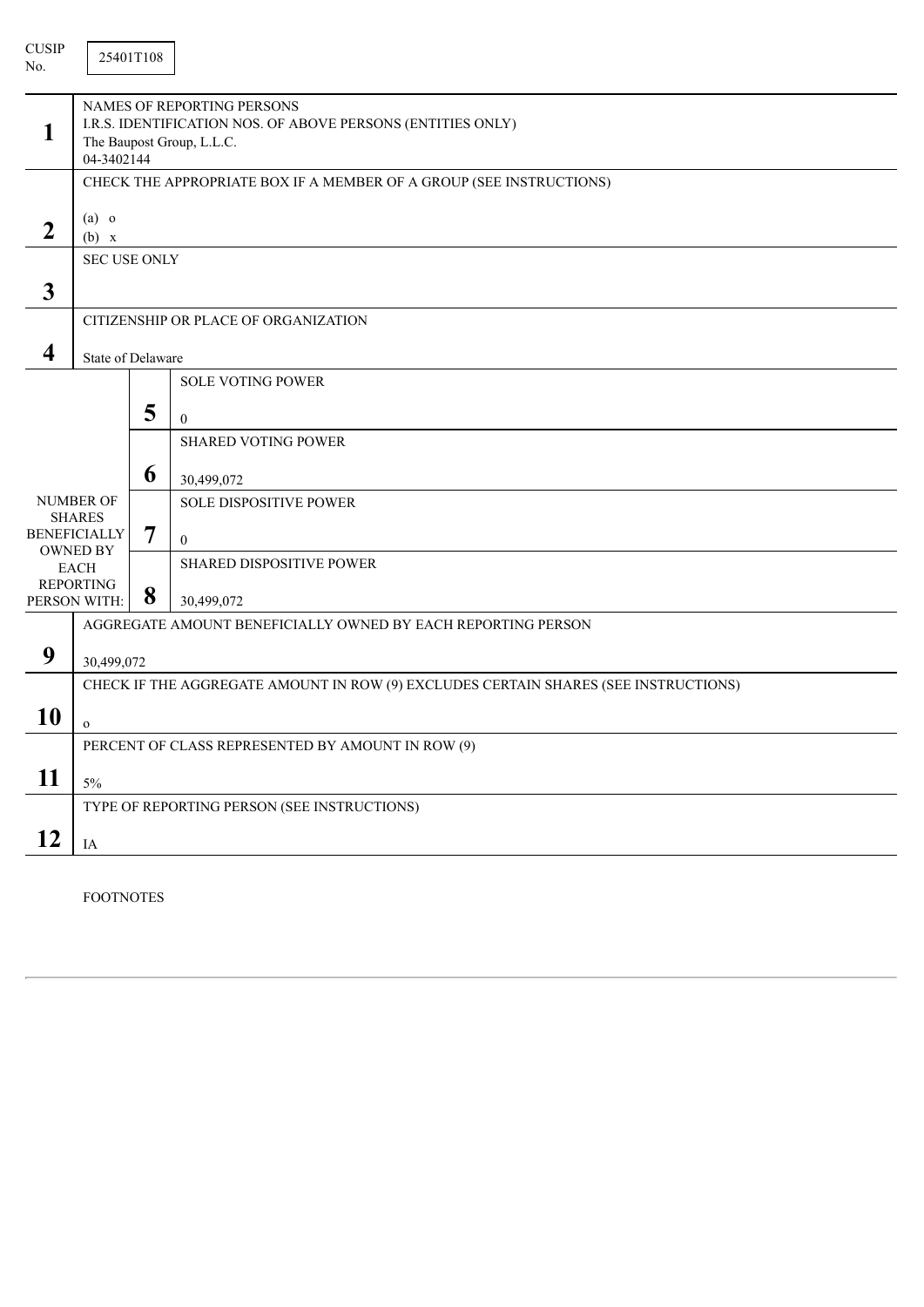| <b>CUSIP</b><br>No. |                                                                                                                                     | 25401T108 |                                                                     |  |  |  |
|---------------------|-------------------------------------------------------------------------------------------------------------------------------------|-----------|---------------------------------------------------------------------|--|--|--|
|                     | NAMES OF REPORTING PERSONS<br>I.R.S. IDENTIFICATION NOS. OF ABOVE PERSONS (ENTITIES ONLY)<br>Baupost Group GP, L.L.C.<br>82-3254604 |           |                                                                     |  |  |  |
|                     |                                                                                                                                     |           | CHECK THE APPROPRIATE BOX IF A MEMBER OF A GROUP (SEE INSTRUCTIONS) |  |  |  |
| $\overline{2}$      | $(a)$ o<br>(b) x                                                                                                                    |           |                                                                     |  |  |  |
|                     | <b>SEC USE ONLY</b>                                                                                                                 |           |                                                                     |  |  |  |
| $\mathbf{3}$        |                                                                                                                                     |           |                                                                     |  |  |  |
|                     |                                                                                                                                     |           | CITIZENSHIP OR PLACE OF ORGANIZATION                                |  |  |  |
| 4                   | State of Delaware                                                                                                                   |           |                                                                     |  |  |  |
|                     |                                                                                                                                     |           | <b>SOLE VOTING POWER</b>                                            |  |  |  |
|                     |                                                                                                                                     | 5         |                                                                     |  |  |  |
|                     |                                                                                                                                     |           | $\overline{0}$<br><b>SHARED VOTING POWER</b>                        |  |  |  |
|                     |                                                                                                                                     |           |                                                                     |  |  |  |
|                     |                                                                                                                                     | 6         | 30,499,072                                                          |  |  |  |
|                     | <b>NUMBER OF</b><br><b>SHARES</b>                                                                                                   |           | <b>SOLE DISPOSITIVE POWER</b>                                       |  |  |  |
|                     | <b>BENEFICIALLY</b>                                                                                                                 | 7         | $\mathbf{0}$                                                        |  |  |  |
|                     | <b>OWNED BY</b><br><b>EACH</b>                                                                                                      |           | SHARED DISPOSITIVE POWER                                            |  |  |  |
|                     | <b>REPORTING</b><br>PERSON WITH:                                                                                                    | 8         | 30,499,072                                                          |  |  |  |
|                     |                                                                                                                                     |           | AGGREGATE AMOUNT BENEFICIALLY OWNED BY EACH REPORTING PERSON        |  |  |  |
| 9                   |                                                                                                                                     |           |                                                                     |  |  |  |
|                     | 30,499,072<br>CHECK IF THE AGGREGATE AMOUNT IN ROW (9) EXCLUDES CERTAIN SHARES (SEE INSTRUCTIONS)                                   |           |                                                                     |  |  |  |
|                     |                                                                                                                                     |           |                                                                     |  |  |  |
| 10                  | $\mathbf{o}$                                                                                                                        |           |                                                                     |  |  |  |
|                     |                                                                                                                                     |           | PERCENT OF CLASS REPRESENTED BY AMOUNT IN ROW (9)                   |  |  |  |
| 11                  | 5%                                                                                                                                  |           |                                                                     |  |  |  |
|                     |                                                                                                                                     |           | TYPE OF REPORTING PERSON (SEE INSTRUCTIONS)                         |  |  |  |
| 12                  | $\rm HC$                                                                                                                            |           |                                                                     |  |  |  |

FOOTNOTES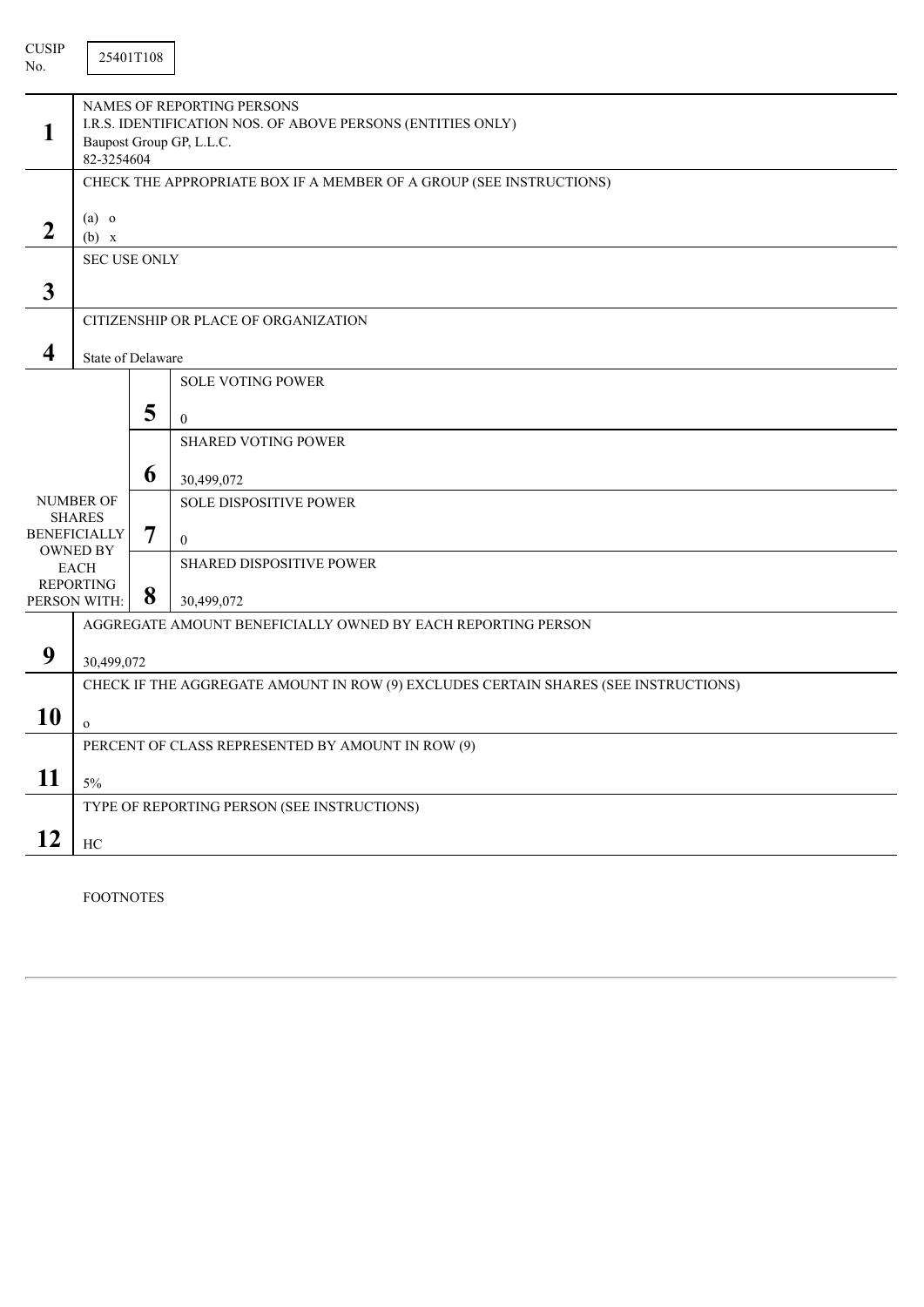| <b>CUSIP</b><br>No.     |                                                                                                                     | 25401T108 |                                                                     |
|-------------------------|---------------------------------------------------------------------------------------------------------------------|-----------|---------------------------------------------------------------------|
| 1                       | <b>NAMES OF REPORTING PERSONS</b><br>I.R.S. IDENTIFICATION NOS. OF ABOVE PERSONS (ENTITIES ONLY)<br>Seth A. Klarman |           |                                                                     |
|                         |                                                                                                                     |           | CHECK THE APPROPRIATE BOX IF A MEMBER OF A GROUP (SEE INSTRUCTIONS) |
| $\overline{2}$          | $(a)$ o<br>(b) x                                                                                                    |           |                                                                     |
|                         | <b>SEC USE ONLY</b>                                                                                                 |           |                                                                     |
| $\overline{\mathbf{3}}$ |                                                                                                                     |           |                                                                     |
|                         |                                                                                                                     |           | CITIZENSHIP OR PLACE OF ORGANIZATION                                |
| 4                       | The United States of America                                                                                        |           |                                                                     |
|                         |                                                                                                                     |           | <b>SOLE VOTING POWER</b>                                            |
|                         |                                                                                                                     | 5         | $\mathbf{0}$                                                        |
|                         |                                                                                                                     |           | <b>SHARED VOTING POWER</b>                                          |
|                         |                                                                                                                     | 6         | 30,499,072                                                          |
|                         | NUMBER OF<br><b>SHARES</b>                                                                                          |           | <b>SOLE DISPOSITIVE POWER</b>                                       |
|                         | <b>BENEFICIALLY</b>                                                                                                 | 7         | $\mathbf{0}$                                                        |
|                         | <b>OWNED BY</b><br><b>EACH</b>                                                                                      |           | SHARED DISPOSITIVE POWER                                            |
|                         | <b>REPORTING</b><br>PERSON WITH:                                                                                    | 8         | 30,499,072                                                          |
|                         |                                                                                                                     |           | AGGREGATE AMOUNT BENEFICIALLY OWNED BY EACH REPORTING PERSON        |
| 9                       | 30,499,072                                                                                                          |           |                                                                     |
|                         | CHECK IF THE AGGREGATE AMOUNT IN ROW (9) EXCLUDES CERTAIN SHARES (SEE INSTRUCTIONS)                                 |           |                                                                     |
| 10                      | $\mathbf{o}$                                                                                                        |           |                                                                     |
|                         | PERCENT OF CLASS REPRESENTED BY AMOUNT IN ROW (9)                                                                   |           |                                                                     |
| 11                      | 5%                                                                                                                  |           |                                                                     |
|                         |                                                                                                                     |           | TYPE OF REPORTING PERSON (SEE INSTRUCTIONS)                         |
| 12                      | HC                                                                                                                  |           |                                                                     |

FOOTNOTES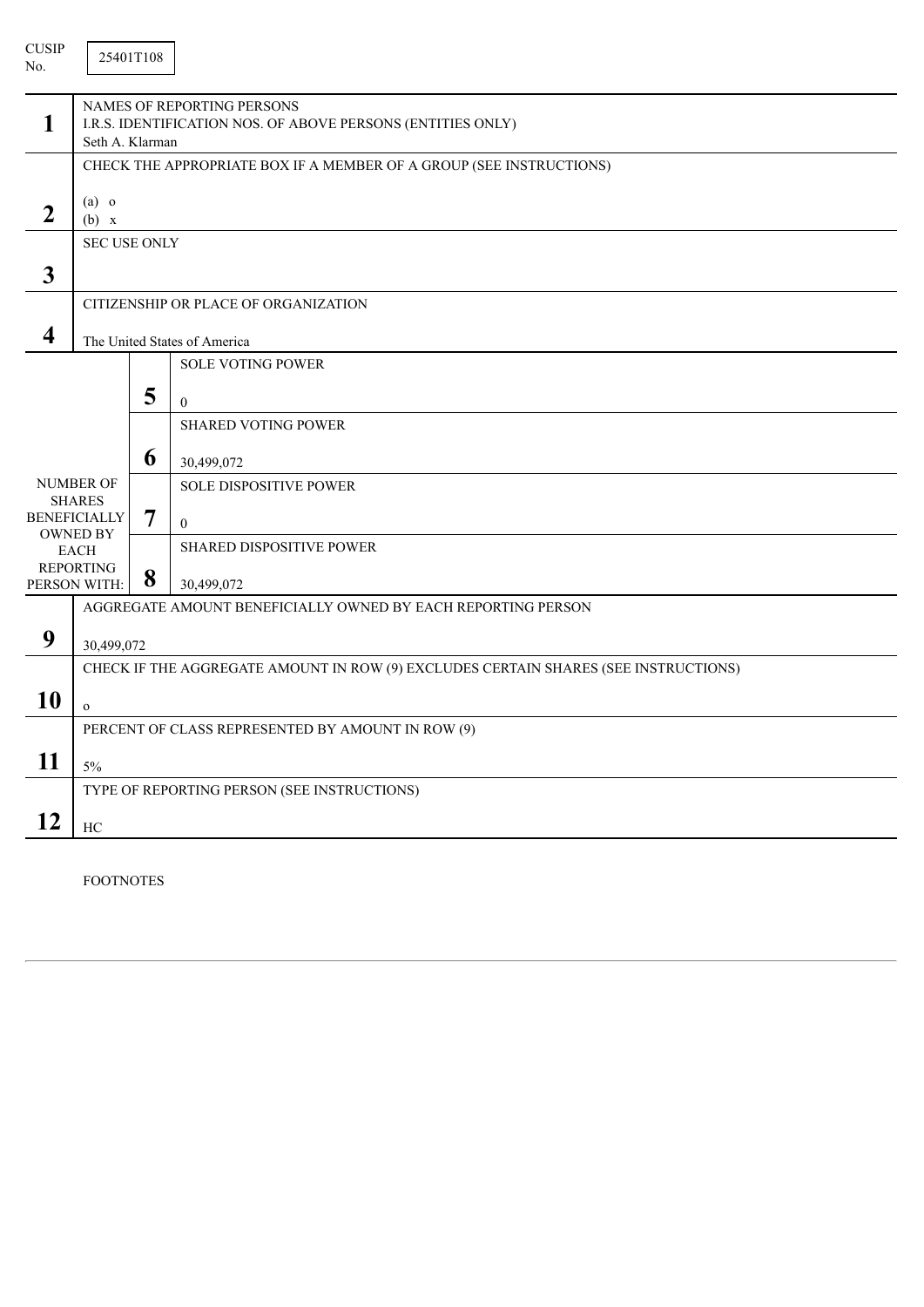#### **Item 1.**

**Item 2.**

| (a) | Name of Issuer<br>DigitalBridge Group, Inc.                                                                            |
|-----|------------------------------------------------------------------------------------------------------------------------|
| (b) | Address of Issuer's Principal Executive Offices<br>750 Park of Commerce Drive, Suite 210<br>Boca Raton, Florida 33487  |
| (a) | Name of Person Filing<br>The Baupost Group, L.L.C.<br>(1)<br>Baupost Group GP, L.L.C.<br>(2)<br>Seth A. Klarman<br>(3) |

- (b) Address of Principal Business Office or, if none, Residence (1) The Baupost Group, L.L.C. 10 St. James Avenue, Suite 1700 Boston, Massachusetts 02116
	- (2) Baupost Group GP, L.L.C. 10 St. James Avenue, Suite 1700 Boston, Massachusetts 02116
	- (3) Seth A. Klarman 10 St. James Avenue, Suite 1700 Boston, Massachusetts 02116

#### (c) Citizenship

- (1) The Baupost Group, L.L.C.: State of Delaware
- (2) Baupost Group GP, L.L.C.: State of Delaware
- (3) Seth A. Klarman: The United States of America
- (d) Title of Class of Securities Common Stock
- (e) CUSIP Number 25401T108

#### Item 3. If this statement is filed pursuant to §§240.13d-1(b) or 240.13d-2(b) or (c), check whether the person filing is a:

| (a) | $\mathbf{O}$ | Broker or dealer registered under section 15 of the Act (15 U.S.C. 780).                                                                                                           |
|-----|--------------|------------------------------------------------------------------------------------------------------------------------------------------------------------------------------------|
| (b) | $\mathbf{O}$ | Bank as defined in section $3(a)(6)$ of the Act (15 U.S.C. 78c).                                                                                                                   |
| (c) | $\mathbf 0$  | Insurance company as defined in section $3(a)(19)$ of the Act (15 U.S.C. 78c).                                                                                                     |
| (d) | $\mathbf 0$  | Investment company registered under section 8 of the Investment Company Act of 1940 (15 U.S.C 80a-8).                                                                              |
| (e) | $\mathbf X$  | An investment adviser in accordance with $\S 240.13d-1(b)(1)(ii)(E)$ ;                                                                                                             |
| (f) | $\mathbf{0}$ | An employee benefit plan or endowment fund in accordance with $\S 240.13d-1(b)(1)(ii)(F)$ ;                                                                                        |
| (g) | $\mathbf X$  | A parent holding company or control person in accordance with § 240.13d-1(b)(1)(ii)(G);                                                                                            |
| (h) | $\mathbf 0$  | A savings associations as defined in Section 3(b) of the Federal Deposit Insurance Act (12 U.S.C. 1813);                                                                           |
| (i) | $\mathbf{0}$ | A church plan that is excluded from the definition of an investment company under section $3(c)(14)$ of the Investment Company<br>Act of 1940 (15 U.S.C. 80a-3);                   |
| (j) | $\mathbf 0$  | A non-U.S. institution in accordance with $\S 240.13d-1(b)(1)(ii)(J)$ .                                                                                                            |
| (k) | $\mathbf{O}$ | A group, in accordance with § 240.13d-1(b)(1)(ii)(K). If filing as a non-U.S. institution in accordance with § 240.13d-1(b)(1)(ii)<br>(J), please specify the type of institution: |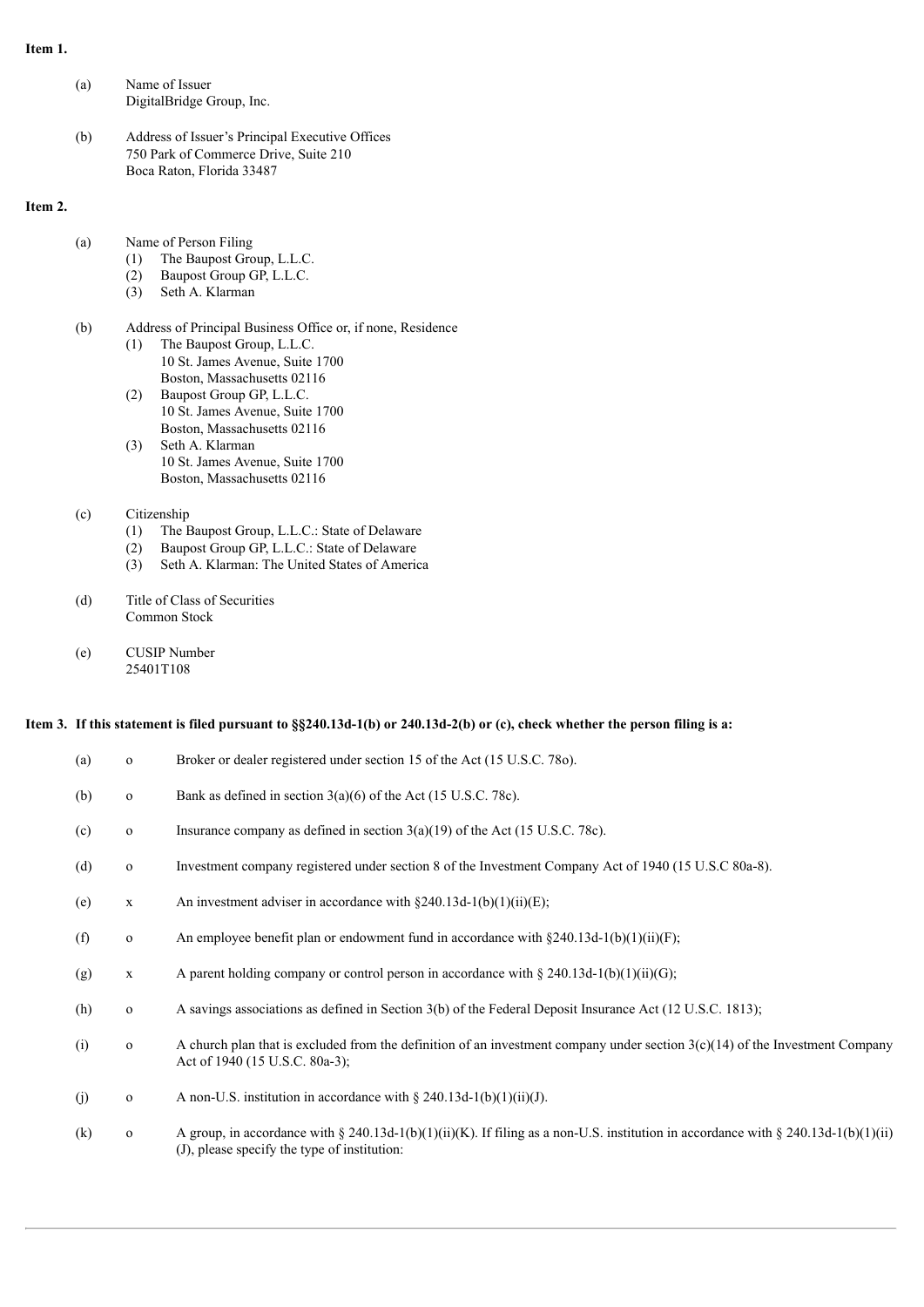#### **Item 4. Ownership.**

Provide the following information regarding the aggregate number and percentage of the class of securities of the issuer identified in Item 1.

- (a) Amount beneficially owned:
	- (1) The Baupost Group, L.L.C.: 30,499,072
	- (2) Baupost Group GP, L.L.C.: 30,499,072
	- (3) Seth A. Klarman: 30,499,072
- (b) Percent of class:
	- (1) The Baupost Group, L.L.C.: 5%
	- (2) Baupost Group GP, L.L.C.: 5%
	- (3) Seth A. Klarman: 5%
- (c) Number of shares as to which the person has:
	- (i) Sole power to vote or to direct the vote:
		- (1) The Baupost Group, L.L.C.: 0
			- (2) Baupost Group GP, L.L.C.: 0
			- (3) Seth A. Klarman: 0
	- (ii) Shared power to vote or to direct the vote:
		- (1) The Baupost Group, L.L.C.: 30,499,072
			- (2) Baupost Group GP, L.L.C.: 30,499,072
			- (3) Seth A. Klarman: 30,499,072
	- (iii) Sole power to dispose or to direct the disposition of:
		- (1) The Baupost Group, L.L.C.: 0
		- (2) Baupost Group GP, L.L.C.: 0
		- (3) Seth A. Klarman: 0
	- (iv) Shared power to dispose or to direct the disposition of:
		- (1) The Baupost Group, L.L.C.: 30,499,072
		- (2) Baupost Group GP, L.L.C.: 30,499,072
		- (3) Seth A. Klarman: 30,499,072

#### **Item 5. Ownership of Five Percent or Less of a Class**

If this statement is being filed to report the fact that as of the date hereof the reporting person has ceased to be the beneficial owner of more than five percent of the class of securities, check the following o .

#### **Item 6. Ownership of More than Five Percent on Behalf of Another Person.**

Securities reported on this statement on Schedule 13G as being beneficially owned by The Baupost Group, L.L.C. were purchased on behalf of various private investment limited partnerships.

#### Item 7. Identification and Classification of the Subsidiary Which Acquired the Security Being Reported on By the Parent Holding Company

See footnote.

### **Item 8. Identification and Classification of Members of the Group**

N/A

**Item 9. Notice of Dissolution of Group**

N/A